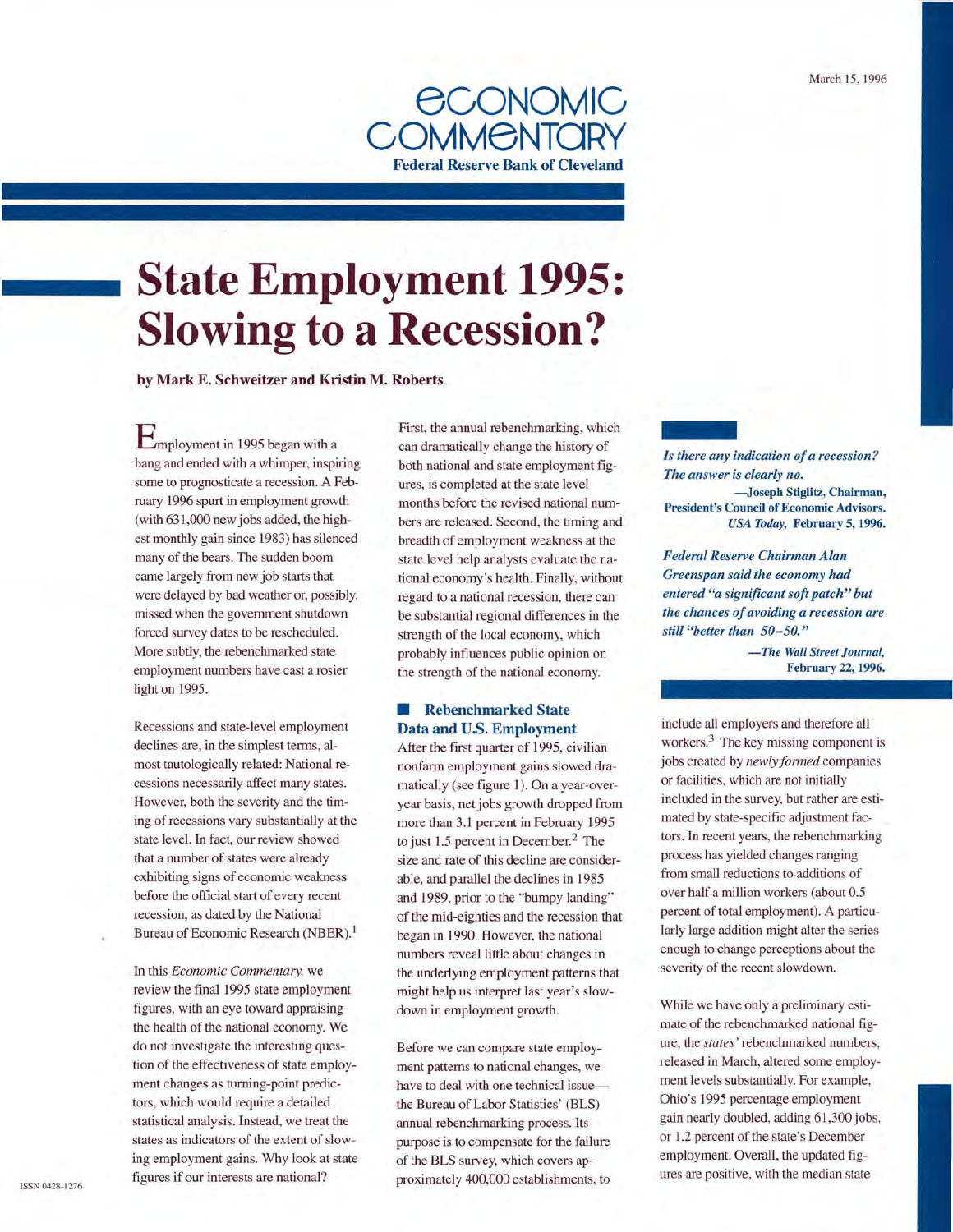gaining 0.3 percent of its employment through December 1995. According to the preliminary BLS estimate, the national benchmark revisions will add 542,000 jobs. For comparison with state data, we provide a national employment trend that applies the sum of the state rebenchrnarks to the national data (indicated in figure 1 by the blue line).<sup>4</sup> It appears that the upcoming national rebenchrnarking will raise the original employment growth rates without affecting the 1995 slowdown in job gains.

# $\blacksquare$  **Identifying Weakness at the State Level**

One way to identify states with weak employment gains is to compare their year-over-year changes with their average growth over the last 15 years. The LS-year average accounts for differences in state growth rates that are associated with long-run trends or state-specific features-for example, population movement toward the Sunbelt states. Our working definition of "slow" employment growth is year-over-year percentage gains that are less than half of a state's 15-year average growth rate.<sup>5</sup> Figure 2 shows the states that experienced weak employment growth in 1995 and the months when these states were weak. Nine states had slow (or negative) employment growth sometime in 1995, compared to 17 states prior to rebenchmarking. All of these states, except Alaska and Hawaii, fell below this cutoff only in the second half of the year, when national employment changes had slowed dramatically.

While this cutoff for what defines slow growth is somewhat arbitrary, it has typically been reached before states experienced a period of employment losses in the 1980s and 90s or by states that continue to grow at a diminished rate during a recession.6 Figures 3 and 4 show the same cutoff during two recent periods of slow or negative national jobs growth: the mid-eighties' "bumpy landing" and the 1990-91 recession. These figures illustrate the periods in which states (not individually identified) fell below the growth cutoffs on a year-over-year basis, with the NBER recession dates indicated by vertical lines. Both figures support the idea that growth of less than half of a state's 15-year average is a reasonable



a. Not seasonally adjusted.

NOTE: Shaded areas indicate recessions.





SOURCE: Authors' calculations based on data from the Bureau of Labor Statistics.

indicator of continuing problems at the state level, rather than of randomly occurring weak periods. Furthermore, the "first-in-last-out" pattern of employment weakness applies to both of these periods: The first states to weaken tend to be the last to recover.7

During the 1990-91 downturn, a substantial number of states were already affected by the time the national recession began in July 1990 (see figure 3), as was typical of previous recessions. It is not surprising that a collection of states would be more sensitive to an employment shock of national scope (for example, a rapidly weakening industry) or would have experienced negative shocks during the period of feeble employment growth preceding a national recession. In 1990-91, the first states to slow were concentrated in the Northeast and were closely tied to defense-industry rollbacks and general weakness in financial services. Another look at figure 2 reveals that the current employment slowdown has neither involved as many states nor affected them for protracted periods. Since 1951, the only recession when so few states showed early weakness was that of

1973-75, but the typical pattern involves softening in a number of states before the business cycle peak.

It is also clear that several states can experience adverse employment situations without the nation in aggregate falling into a recession. As figure 4 shows, in the mid-eighties up to 16 states simultaneously had slow employment growth, without the nation experiencing a recession. Until now, the current employment slowdown has affected far fewer states.

# **• Regional Patterns of Strength and Weakness**

Although few states currently show weak employment growth, regional patterns are emerging. Figure 5 maps employment changes, again relative to each state's 15-year history. The categories were chosen according to average employment growth relative to the 15-year average of all states (125 percent), with the outer categories representing substantially superior or weaker performance in 1995. Each category includes 9 to 14 states, with the weakest category being the smallest. While some states stand out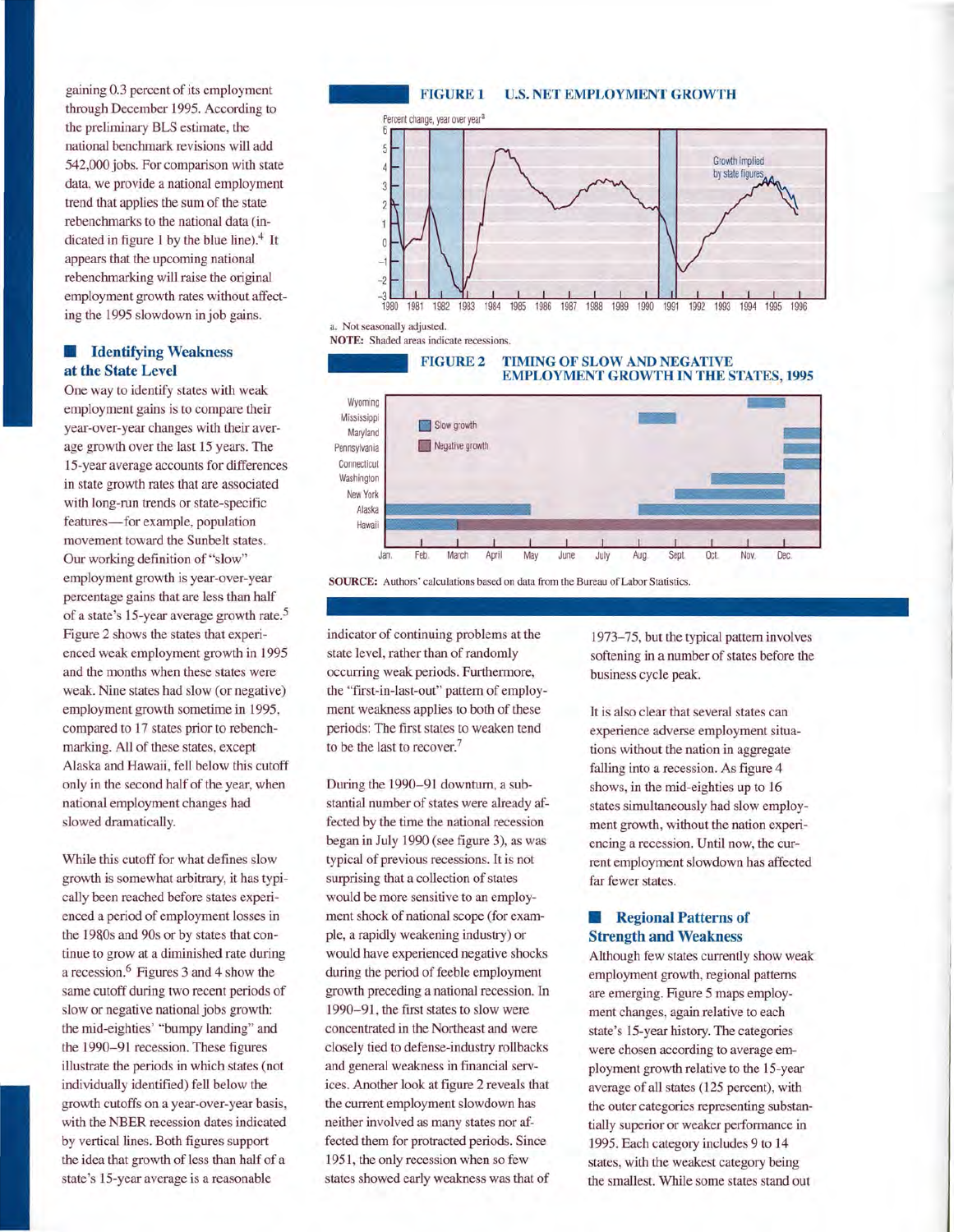### **FIGURE 3 TIMING OF SLOW AND NEGATIVE EMPLOYMENT GROWTH IN THE STATES, 1990-1992**



#### **FIGURE 4 TIMING OF SLOW AND NEGATIVE EMPLOYMENT GROWTH IN THE STATES, 1985-1987**



**FIGURE 5 STATE EMPLOYMENT GROWTH, DECEMBER 19953** 



a. Percent of 15-year average employment growth. SOURCE: Authors' calculations based on data from the Bureau of Labor Statistics.

from the regional patterns (for example, Washington, Wisconsin, Hawaii, and Massachusetts), we want to emphasize the broad regional trends.

The most conspicuously weak region is the Atlantic Coast from Virginia to Connecticut. For the majority of these states, jobs growth fell below the 15-year average only late in 1995. The unusually harsh winter was not responsible, as the December survey data were tallied before the severest storms hit. Indeed, employment gains in these states had been sliding lower for months. Some Atlantic

Coast states were among the last to recover from the 1990-91 recession: New York, New Jersey, Connecticut, and Maryland were weak well into 1993, while Pennsylvania was sluggish until late 1992. This suggests that some sources of weakness that led to long recessions for these states (hobbled defense-related and financial services industries) may still be hindering their economies.

Near Washington, D.C., with its dwindling federal employment, Maryland and Virginia have fallen far short of their typical growth rates since May 1995. While U.S. government jobs represent a large share of these states' total employment (around 6 percent in Maryland versus about 2 percent nationally), the direct decline of federal employment  $(-1.6)$ percent last year for Maryland) does not account for such weakness. Rather, potentially *associated* losses and slowdowns across most industries explain Maryland's poor performance. 8 This situation is typical of states that enter a recession early-some proximate cause may be identifiable, but the losses are widespread. While the pattern could continue to act as a damper on these states, their specific weakness would be unlikely to harm other states, where federal employment is less concentrated.

On the other hand, many states continue to grow vigorously, albeit at rates lower than at the beginning of 1995. Strong showings in Ohio (238 percent of its 15-year growth rate), Illinois (260 percent), and Michigan (178 percent) point toward continued strength in the Great Lakes states traditionally associated with manufacturing.<sup>9</sup> Employment gains are also substantial in several Plains states where jobs are highly concentrated in agriculture, although many of these states-most notably Iowa and Kansas -have above-average manufacturing intensities (18 percent and 16 percent of workers, respectively).

The other strong region is the West. While Utah, Montana, and Oregon are in better shape than their neighbors, most western states are outperforming the economy, even relative to their 15-year averages (which are also higher than most). Several states (for example, Utah, Nevada, and Colorado) have been big gainers for the last several years, as migrants from other states rapidly expanded their populations. Although the West continues to flourish, the growth of most of its states has tapered off. Several states in the oil-oriented Southwest are also doing quite well.

#### **• Conclusion**

Overall, U.S. employment growth has slackened, reflecting a slower aggregate economy. However, many states have thus far avoided entering a "soft patch."